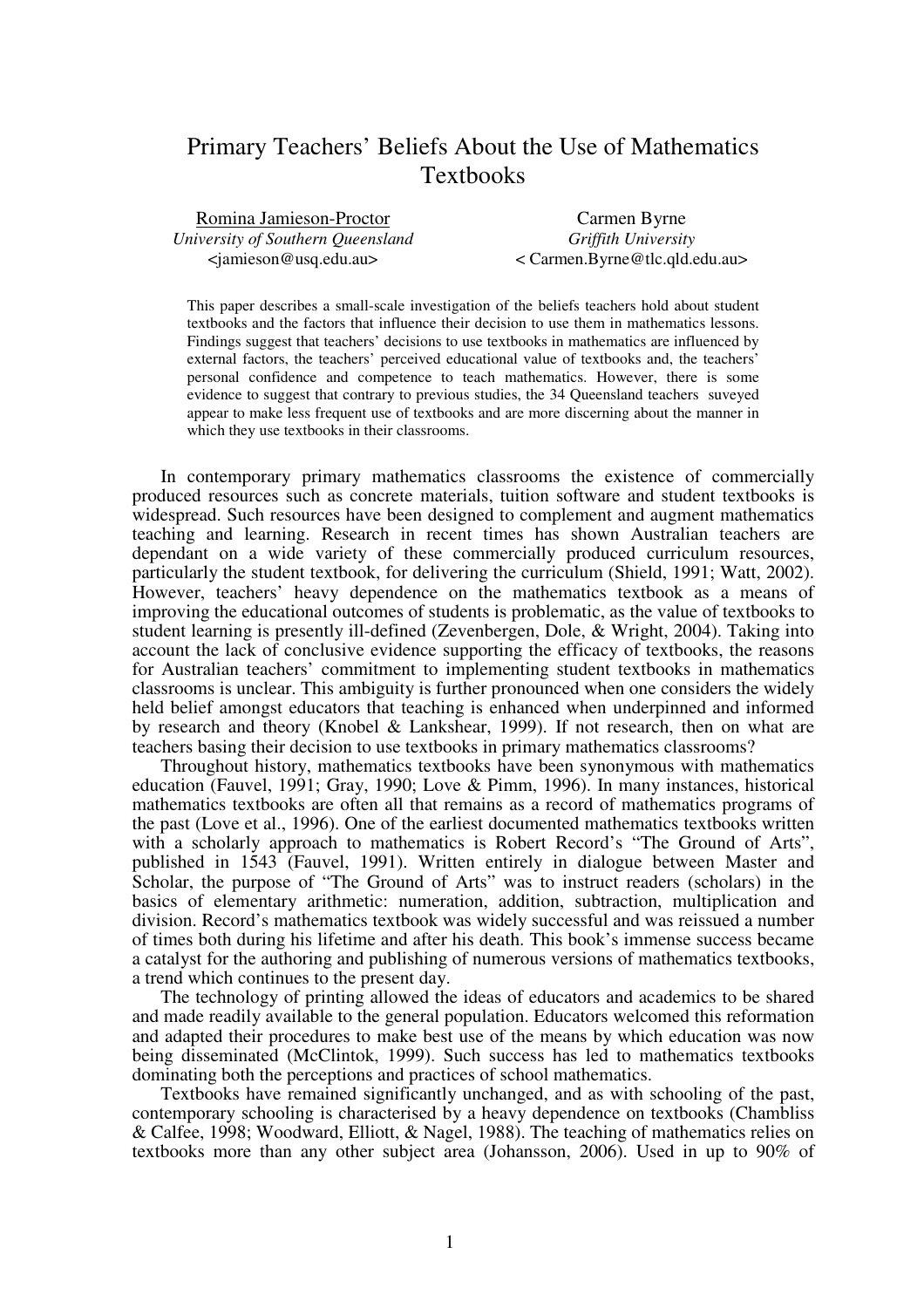mathematics lessons, the mathematics textbook is often the teacher's source of content, sequencing and instructional activities and ideas for lessons (Johansson, 2006; Reys, Reys, & Chaves-Lopez, 2004; Woodward et al., 1988).

Results regarding the quantity of use of student textbooks in Australian schools are consistent with the findings of published research from international studies, which find textbooks are basically used as the defacto curriculum (McNaught, 2005; Watt, 2002). Findings from a recent nationwide study conducted on the role of curriculum materials in Australian Schools indicated that textbooks, used 86.6% of the time during scheduled lessons, play an important role in the development of the curriculum (Watt, 2002). It is a reality of modern times that despite the lack of Australian evidence endorsing their positive value, student textbooks are a mainstay in primary mathematics classrooms, and in many instances are used daily by the classroom teacher. Despite this reality, very little research carried out in the Australian context, particularly in recent times has been dedicated to examining the efficacy of textbook use in primary mathematics classrooms, nor the reasons teachers rely on them so extensively.

#### *Teachers' Beliefs About Mathematics Education and Textbook Use*

The literature suggests that a teacher's beliefs about mathematics education are a primary factor influencing their decisions to use student textbooks. Specifically, the beliefs a teacher holds about mathematics education potentially influences both how frequently textbooks are used, in addition to the manner in which they are used (Manouchehri et al., 2000; Stipek et al., 2001). Teachers who hold beliefs about mathematics education consistent with a traditional approach to teaching and learning are more likely to use student textbooks, and they tend to follow the pedagogy and sequences embedded within the student textbook and the accompanying teacher's guide (Stipek et al., 2001). On the other hand, teachers whose beliefs correlate with a constructivist approach to mathematics are more likely to either teach without, or modify the activities within student textbooks (Kagan, 1992; Stipek et al., 2001).

However, this relationship between the beliefs about mathematics education a teacher holds and their use of student textbooks in mathematics is not consistent, and there are inconsistencies between teachers' professed beliefs and their classroom practices (Handal, 2003; Speer, 2005). The foundations for such inconsistencies is likely due to the complexity of the belief construct itself and the fact that a teacher's overarching beliefs about mathematics education and their subsequent classroom practices are mediated by a number of internal and external factors. The decisions teachers make about the implementation of student textbooks in mathematics are influenced by their beliefs regarding their own level of confidence and competence to teach mathematics, perceived pressure from external forces such as administrators, parents, and fellow teachers, as well as their judgements about the educational quality and value of student textbooks (Handal, 2003; Kagan, 1992; McNaught, 2005; Pehkonen, 2004; Stipek et al., 2001).

The research study reported in this paper investigated teachers' commitment to using student textbooks in primary mathematics classrooms in two Queensland primary schools. The aim of the study was to determine what the contributing factors are that influence the teachers' decisions to use student textbooks in primary mathematics classrooms. The study also investigated the frequency and pattern of use of student textbooks by these teachers.

#### Method

From a comprehensive review of the literature pertaining to teacher beliefs about the use of textbooks in mathematics education a teacher survey was designed. The survey contained three main parts: Part (a) comprised 10 items asking about the teachers' demographics, Part (b) comprised 14 items that used a 5-point Likert scale (Strongly disagree, Disagree, Neither agree nor disagree, Agree, Strongly agree) to investigate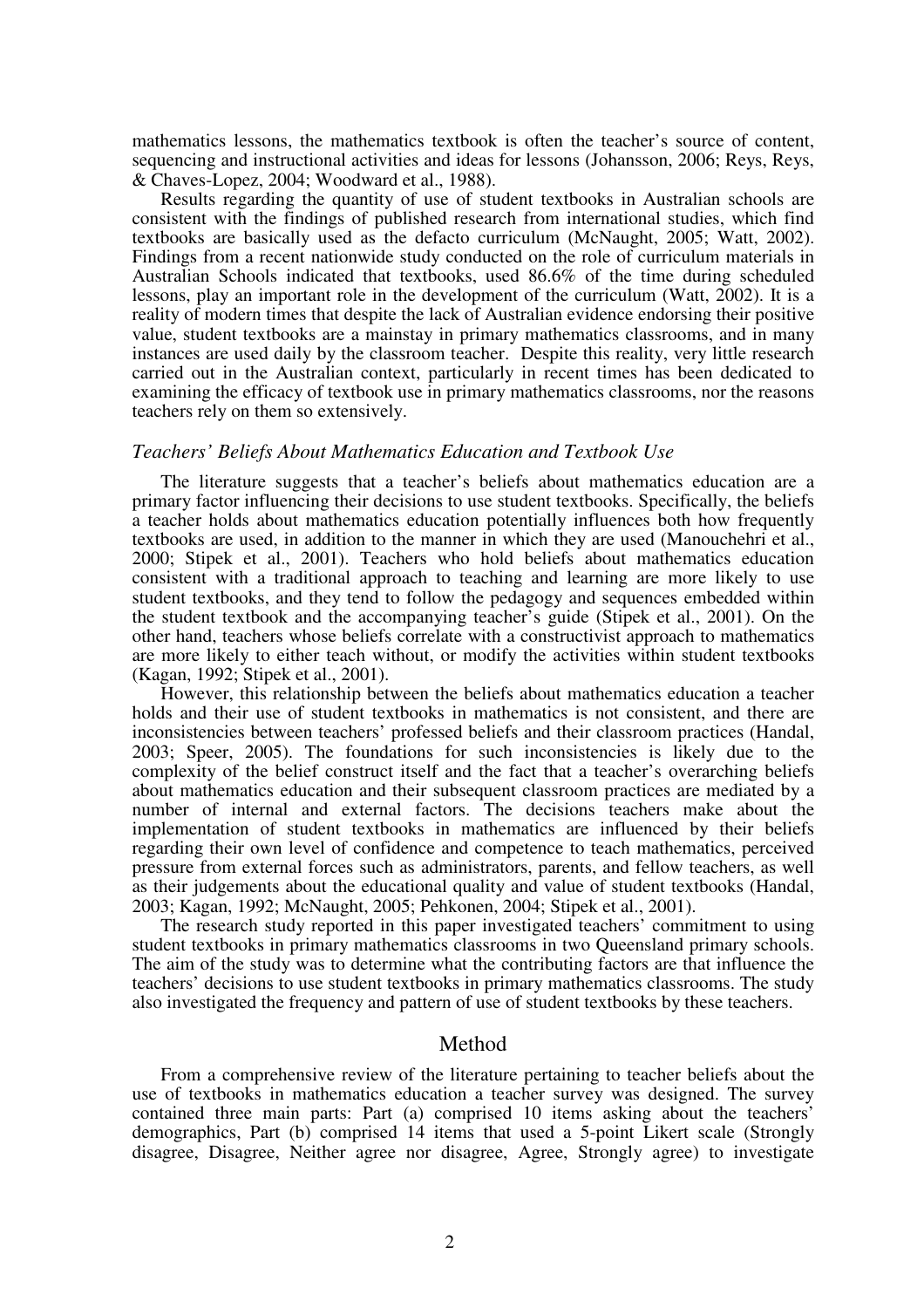teachers' beliefs about mathematics education and student textbooks, and Part (c) comprised 6 items investigating the frequency and patterns of student textbook use in mathematics. Part B of the survey instrument was specifically designed to measure the following three teacher belief dimensions gleaned from the literature:

- Beliefs about the external influences that impact on teachers' use of student textbooks in primary mathematics classrooms.
- \_ Beliefs about the teachers' perceived educational value of student textbooks in primary mathematics.
- \_ Beliefs about the teachers' personal confidence and competence to teach primary mathematics.

The subjects involved in this study were 34 teachers from 2 urban primary schools at the Gold Coast, Australia. The teachers' demographic data are displayed in Table 1.

Table 1

*Demographic information detailing teacher numbers by school, gender, years of teaching experience, and year level taught* 

| Demographic Descriptor | Number of teachers | $\%$ |
|------------------------|--------------------|------|
| School 1               | 12                 | 35   |
| School 2               | 22                 | 65   |
| Female                 | 32                 | 94   |
| Male                   | $\overline{2}$     | 6    |
| 0-5 years experience   | 10                 | 29   |
| 6-10 years experience  | 3                  | 9    |
| 11-20 years experience | 8                  | 24   |
| 20+ years experience   | 13                 | 38   |
| Preschool              | $\overline{2}$     | 6    |
| Year 1                 | 6                  | 18   |
| Year 2                 | 10                 | 29   |
| Year 3                 | 5                  | 14.5 |
| Year 4                 | $\overline{2}$     | 6    |
| Year 5                 | 3                  | 9    |
| Year 6                 | 5                  | 14.5 |
| Year 7                 | 1                  | 3    |
| Total                  | 34                 | 100  |

As indicated in Table 1, teachers across all primary year levels, from preschool to Year 7 were represented. The early childhood sector was particularly well represented, with 67.5% of the teachers indicating their current year level being Preschool to Year 3. In terms of experience, 62% of teachers in the study had 11 or more years of experience, thus the majority of teachers could be described as very experienced. The majority of teachers were female (94%) and this reflects the overall demographic distribution in the two schools.

The survey was administered to the teachers at each school as a group during a scheduled staff meeting in order to minimise disruption and inconvenience for teachers. Research indicates that face-to-face administration of surveys is quicker, more accurate and obtains more returns than a mailed self-completion survey (Burns, 2000). Also, questions to clarify the items can be addressed immediately to ensure that all respondents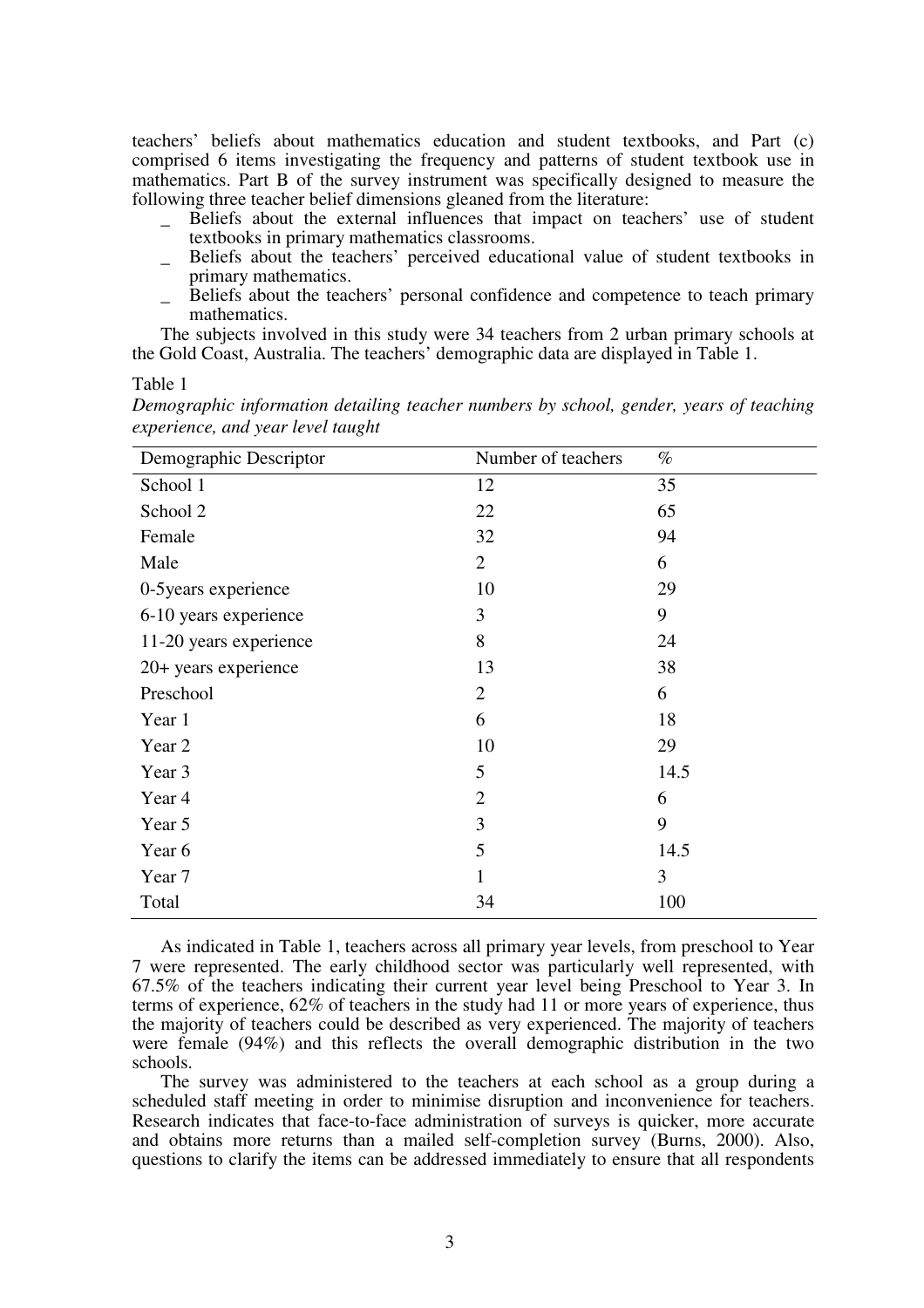understand the items. The data collected from the surveys were then analysed using the Statistical Package for the Social Sciences (SPSSI5).

#### Results and Discussion

This small pilot study aimed to explore the relationship between teachers' beliefs about mathematics education and their use of student textbooks, and was guided by the following research question:

What is the relationship between the frequency and patterns of use of student textbooks in primary mathematics classrooms and teachers' beliefs about their use?

#### *Frequency and/or Patterns of Textbook Use As Reported By Teachers*

The data collected from the thirty-four teachers involved in this study provides an interesting insight into both the frequency and the patterns of student textbook use in two Queensland primary schools. Although it was expected that textbooks would be used frequently based on the findings of international research which suggests textbooks are used in up to 90% of lessons, and Australian research which indicates textbooks are used 86.6% of the time (Reys et al., 2004; Watt, 2002), there is an indication from the data that teachers in this study are less dependant on textbooks than the literature suggests. In response to item 15 (My students use a mathematics textbook as part of the planned mathematics lessons most days), over 70% of teachers surveyed in this study indicated that they 'Sometimes', 'Occasionally' or 'Never' use the textbook this frequently. The remaining 30% of teachers who responded with 'Usually' or 'Always' to this item appeared to use textbooks as frequently as the previous studies have indicated – basically in nearly every mathematics lesson. Of the five teachers who did respond in this manner, only 1 teacher reported that he/she 'Always' used student textbooks in mathematics lessons. Thus, it might be inferred that Queensland primary teachers, as represented by the teachers surveyed, are not as reliant on textbooks as is reported in the literature.

Evidence of this lesser dependence on student textbooks in mathematics was also found in the teachers' responses to item 19 (I prefer to teach mathematics lessons with a mathematics textbook). For this item, over  $80\%$  of the teachers indicated that they do not 'Usually' or 'Always' prefer to teach mathematics with a textbook.

Further, as with the findings related to the frequency of textbook use, there is an indication that how textbooks were used in the two schools was inconsistent with the findings of previous research. Based on the results of this study it appears that the teachers showed flexibility and changeability in their use of textbooks. While the literature suggests that a teachers' sequence of instruction often matches the sequence laid out in textbooks (Johansson, 2005), over 55% of the teachers surveyed reported 'Never' following the textbook's sequence of lessons, with no teachers indicating they 'Always' follow the textbook sequence. Furthermore, while the literature also implies that the topics presented in textbooks are the topics most likely presented by teachers (Johansson, 2005), the teachers surveyed not only reorganise the sequence of the textbook, but 70% proactively select what they feel is appropriate from the textbook to present in their mathematics lessons.

Lastly, items 17 (All of my students use a mathematics textbook regardless of their ability), and 18 (My students all work on the same activity at the same time from their textbook) pertain to the patterns of textbook use in relation to the different abilities of students. Of the thirty-four teachers, nineteen teachers reported that the students in their class work on the same activity from the textbooks at most 'Sometimes', with only 3 teachers reporting their students 'Always' work on the same activity. Combined with the data from item 17 to which over one third of the teachers reported that they 'Never' have students working from textbooks regardless of ability, it seems that the teachers in these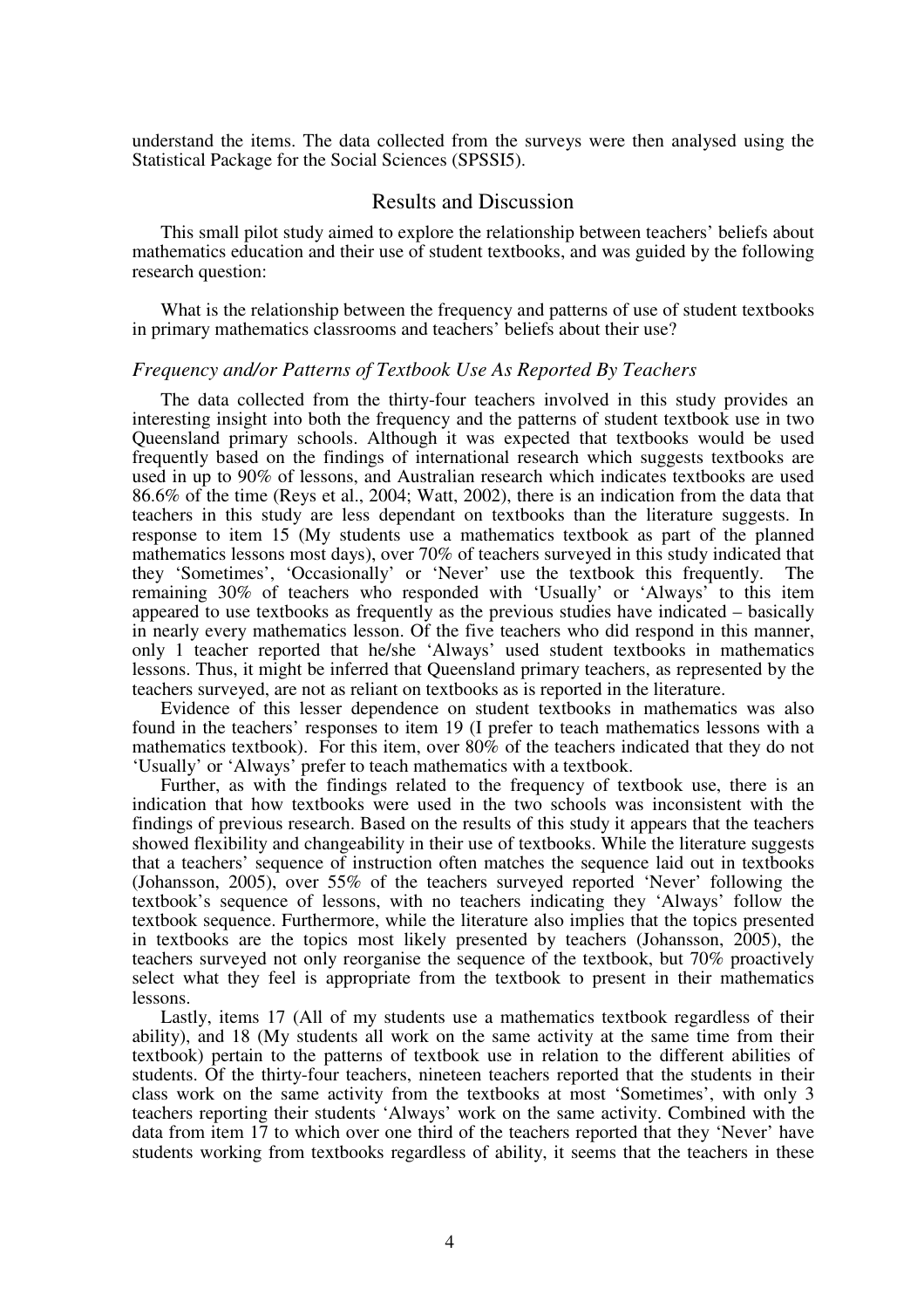two schools cater to individual abilities and student needs when using textbooks in mathematics lessons.

## *Relationship Between Frequency and/or Patterns of Textbook Use and Teacher Demographics*

The literature suggested that teacher demographics such as gender, year level taught, and years of experience have been found to influence the classroom practice of individual teachers (Nisbet et al., 2000). To investigate the relationship between teacher demographics and textbook use, a series of Chi-square  $(\chi^2)$  tests were conducted. The results of the Chi-square  $(\chi^2)$  tests for teacher gender and years of experience obtained non-significant results, and as such in this study it is implied that teacher gender and years of experience do not significantly influence teachers' decisions to use student textbooks in mathematics.

However, for item 18 (My students all work on the same activity at the same time from their textbook), the results indicated that the school at which teachers were employed significantly related to how the textbooks were used. Of the teachers from school 1, 11 out of 12 reported that their students 'Never' or only 'Occasionally' work on the same activity at the same time. Conversely, of the teachers at school 2, 15 out of 21 reported that students are 'Usually' or 'Always' working on the same activity at the same time. Thus, even though it appears that the teachers in this study cater for individual student abilities and needs more than has been reported in previous studies, this result was statistically related to the variable 'school'. These two schools indicated different patterns of use with respect to whether students all work on the same activity at the same time or not. However, as there were only two schools in this study, significantly more data would be required before making generalisations about the impact of the 'school' on teacher use of mathematics textbooks.

Significant results from the Pearson Chi-square tests were also obtained for year level taught in relation to item 15 (My students use a mathematics textbook as part of the planned mathematics lessons most days), item 16 (My students use the mathematics textbook for supplementary educational activities eg. homework, time-filler, enrichment activities), and item 19 (I prefer to teach mathematics lessons with a mathematics textbook). For each of these items there appears to be a relationship between year level taught and the patterns of textbook use, with teachers in higher year levels using textbooks during scheduled mathematics lessons and for supplementary educational experiences more frequently than teachers in lower year levels. Additionally, the teachers in higher year levels preferred to use textbooks in the teaching of mathematics more so than the teachers in lower year levels. Once again however, the small data set does not allow definitive conclusions to be made.

However, the inconsistencies between previous national and international studies which suggest that textbooks are used frequently and often without modifications, and the data from this study which suggests teachers use textbooks more moderately and display initiative in modifying both the sequence and the content of the textbooks, are possibly related to the lack of Australian research at the primary school level. The difference between this study's findings and those of previous studies would be worthy of further investigation.

# *Relationship Between the Teachers' Perceived Educational Value of Student Textbooks and the Frequency of Their Use in Mathematics*

The results pertaining to the educational value of student textbooks in mathematics were indicative of previous research which suggests teachers have strong positive beliefs about the educational value of student textbooks. When surveyed, these teachers typically reported positive beliefs about the educational value of student textbooks in mathematics.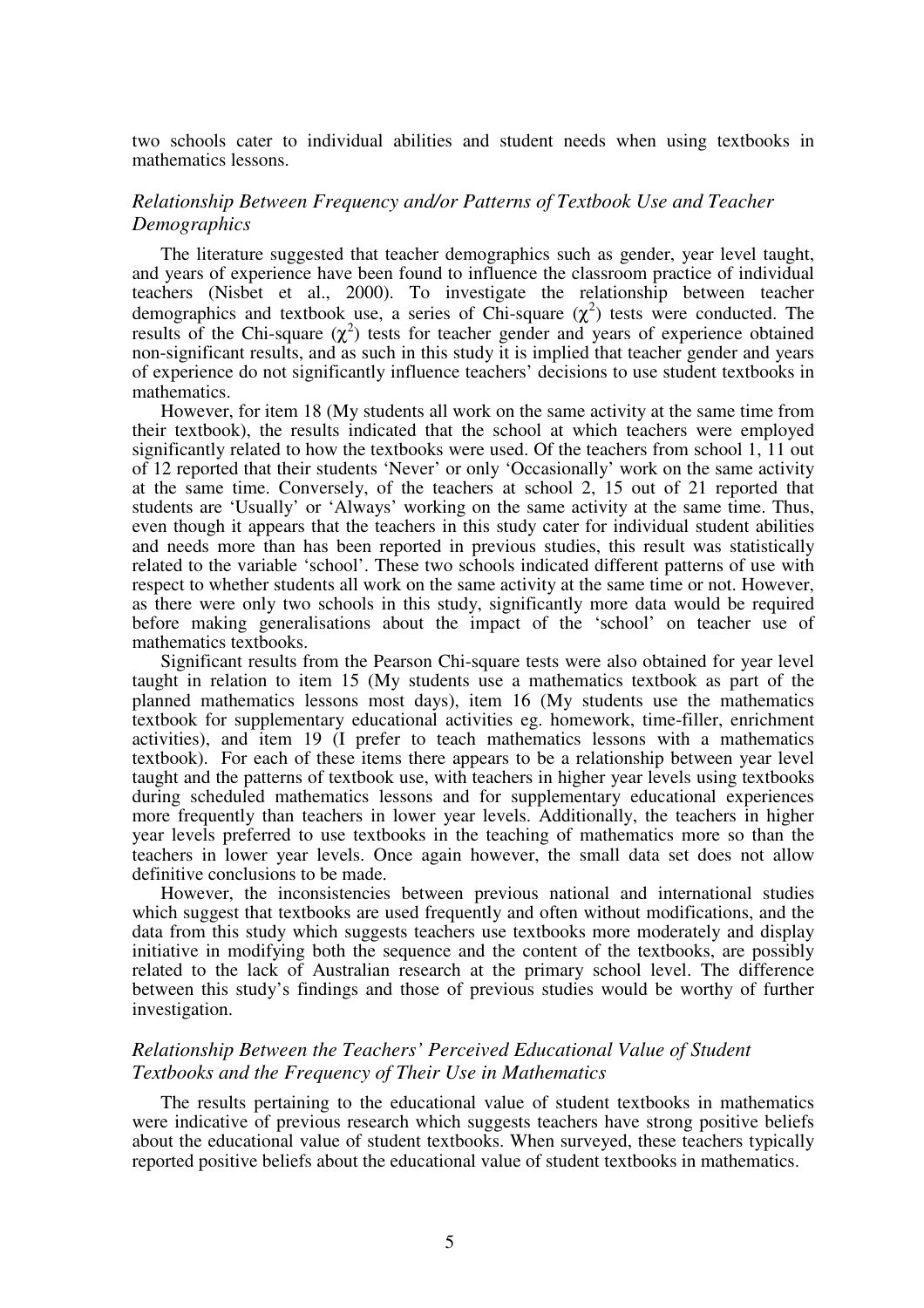The results indicate that there is a particularly strong belief held by teachers in this study in regards to the value of the textbook as a source of opportunities for students to practice mathematical skills. The pedagogy of contemporary mathematics textbooks is described in the literature as being focused on skill acquisition through a heavy emphasis on procedural practice (Ball et al., 1988; Chavez-Lopez, 2003). Results from this study seem to indicate that teachers place positive value on this aspect of textbook pedagogy, with half of the teachers surveyed reporting that they believe mathematics education should include the use of a textbook to allow students to practice mathematical skills. Interestingly, 38% of the teachers were undecided as to the value of student textbooks in providing students with opportunities to practice mathematical skills. In fact, despite the overriding positive beliefs in regards to the textbook's educational value, there was a significant portion of the teacher sample who reported they were undecided for each of the items relating to the educational value of student textbooks. An obvious is therefore: 'Why do significant numbers of teachers (30% in this study) 'Usually' or 'Always' use textbooks in mathematics lessons if they are undecided about the value of the textbook to student learning?' This question alone could provide the foundation for future research investigations. Overall however, the teachers surveyed believe the student textbook is a valuable teaching and learning aid in the mathematics classroom, particularly as a resource to provide students with opportunities to practice various mathematical skills.

## *Relationship Between External Influences Perceived by Teachers and Their Use of Student Textbooks in Mathematics*

A Kruskal-Wallis Non-Parametric test provided evidence of a positive relationship between teachers' beliefs about external influences and the frequency they use student textbooks in mathematics lessons; a result which supports previous studies. Policies in place within schools and the perceived pressure from administrators and parents to use student textbooks are external factors recognised in previous research as potentially influencing teachers decisions to use textbooks (Handal, 2003; McNaught, 2005; Perso, 2005). Furthermore, there is the suggestion in the literature that the increasingly heavy workload demands placed on teachers encourage them to rely on the textbook's preplanned lessons. Data from this small study supports this position, with only 23% of teachers disagreeing with survey item 8 (I use mathematics textbooks with my students because I believe it makes teaching mathematics easier). Also, a third of the teachers reported that they use a textbook in mathematics because it is expected by parents (item 12).

# *Relationship Between Teachers' Personal Confidence and Competence to Teach Mathematics and Their Use of Student Textbooks in Mathematics*

Overall, the teachers surveyed hold very positive beliefs about their levels of confidence and competence to teach mathematics. Over 50% of the teachers indicated they either 'Agreed' or 'Strongly Agreed' with item 1 (I enjoy teaching mathematics), item 2 (I teach mathematics to my class confidently), item 3 (I would feel confident to teach mathematics to any primary year level) and item 4 (I believe I am a competent teacher of mathematics). In fact, for items 1, 2 and 4, 70% of teachers were in agreement with these statements.

Previous studies suggest that teachers with high self-efficacy regarding mathematics education are more likely to modify or teach without textbooks (Stipek et al., 2001). This result is supported by this study in which the majority of teachers have positive beliefs about their levels of confidence and competence to teach mathematics and at the same time make only a moderate use of student textbooks during mathematics lessons, with 20% indicating they 'Never' use student textbooks. Furthermore, as suggested earlier these teachers indicated that they modify the textbooks by reorganizing the sequence and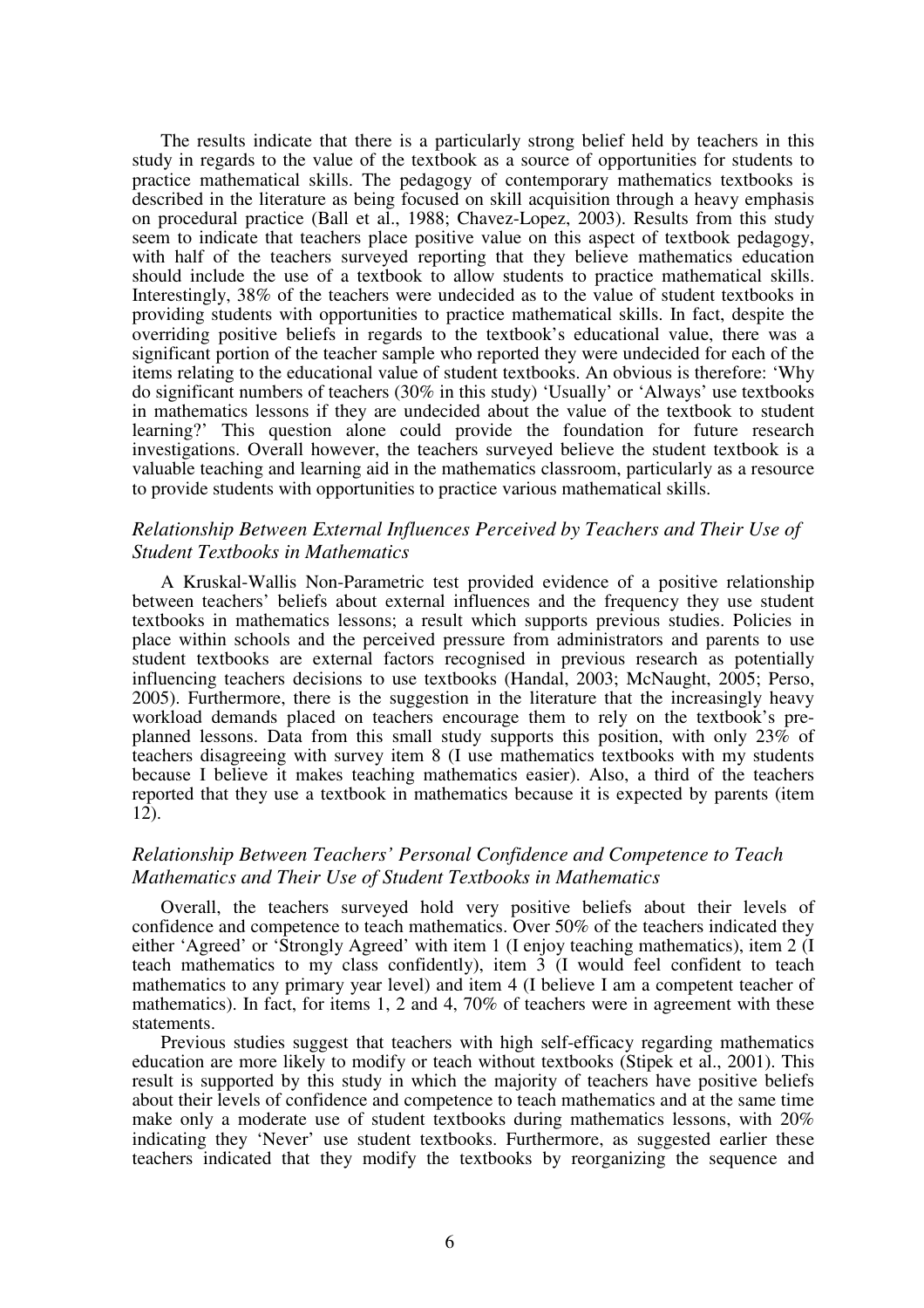selecting only what they feel is appropriate from the book for use in their mathematics lessons.

A prevalent suggestion throughout the literature is that low self confidence and competence in teaching mathematics leads teachers to develop a heavy dependence on textbooks as a means of overcoming their perceived shortcomings (Ball et al., 1988; Chambliss et al., 1998). As such, the strong positive beliefs held by these teachers about their confidence and competence to teach mathematics may provide some insight into the inconsistencies between previous research suggesting frequent use of textbooks in mathematics, and the results of this study which finds the majority of teachers from these two schools use student textbooks at most only 'Sometimes'.

Furthermore, the literature indicates that teachers with low levels of confidence in their subject matter knowledge in mathematics often hold the belief that textbook authors possess more mathematical expertise (Ball et al., 1988; Chambliss et al., 1998). It is inferred that teachers who hold this belief become textbook dependant as they believe the authors of the textbook are better able to develop a mathematics program. However, 38.2% of teachers surveyed, disagreed that the authors of mathematics textbooks know more about teaching mathematics than they do, compared with 14.7% who agreed with the statement (item 7). The teachers in this study were relatively confident about their ability to teach mathematics to their particular year level and the results indicated that teachers do not rely on the authority of the textbook when deciding the sequence of mathematics lessons, or which topics are appropriate for students in their class.

In conclusion, the results of this study suggest that student textbooks are used less frequently and in different ways than has been previously reported. However, teachers' beliefs about student textbook use in mathematics align reasonably well with the literature. The teachers involved in this study appear to be making use of student textbooks in their mathematics lessons, as on the whole they possess beliefs that student textbooks are of sound educational value. Also, the strong positive beliefs held by these teachers in regards to their personal confidence and competence to teach mathematics suggests that these teachers are often proactive and thoughtful about their use of textbooks. The teachers report that they reorganise the sequence of the textbook in addition to selecting only what they feel is appropriate from the textbook for use with their class.

However, results of the study also demonstrated that for each of the survey items relating to the factors deemed influential on teachers' decisions to use student textbooks in mathematics: the perceived educational value of student textbooks, external influences, and teachers' perceived levels of confidence and competence to teach mathematics, a large number of teachers reported that they were undecided as to the reasons they use textbooks. This result is of interest, particularly in regards to the large numbers of teachers reporting they are undecided about the educational value of textbooks. Coupled with results which indicated the majority of teachers did not use textbooks because of school policies, or because parents expect textbooks to be used, the result is even more perplexing. It could be questioned from this result why the teachers at these two schools continue to use student textbooks, even to a moderate degree, if they are undecided about the educational value of the textbook and there is not a strong influence on them from external sources to use textbooks. This question could underpin future research investigations.

## References

- Ball, D., & Fieman-Nemser, S. (1988). Using Textbooks and Teachers' Guides: A Dilemma for Beginning Teachers and Teacher Educators. *Curriculum Inquiry, 18*(4), 401-423.
- Burns, R. (2000). *Introduction to Research Methods* (4 ed.). Australia: Pearson Education.
- Chambliss, M. J., & Calfee, R. C. (1998). *Textbooks for learning : nurturing children's minds*. Oxford: Blackwell Publishers.

Chavez-Lopez, O. (2003). *From The Textbook To The Enacted Curriculum: Textbook Use In The Middle School Mathematics Classroom.* Unpublished Doctoral Dissertation, University of Missouri, Columbia.